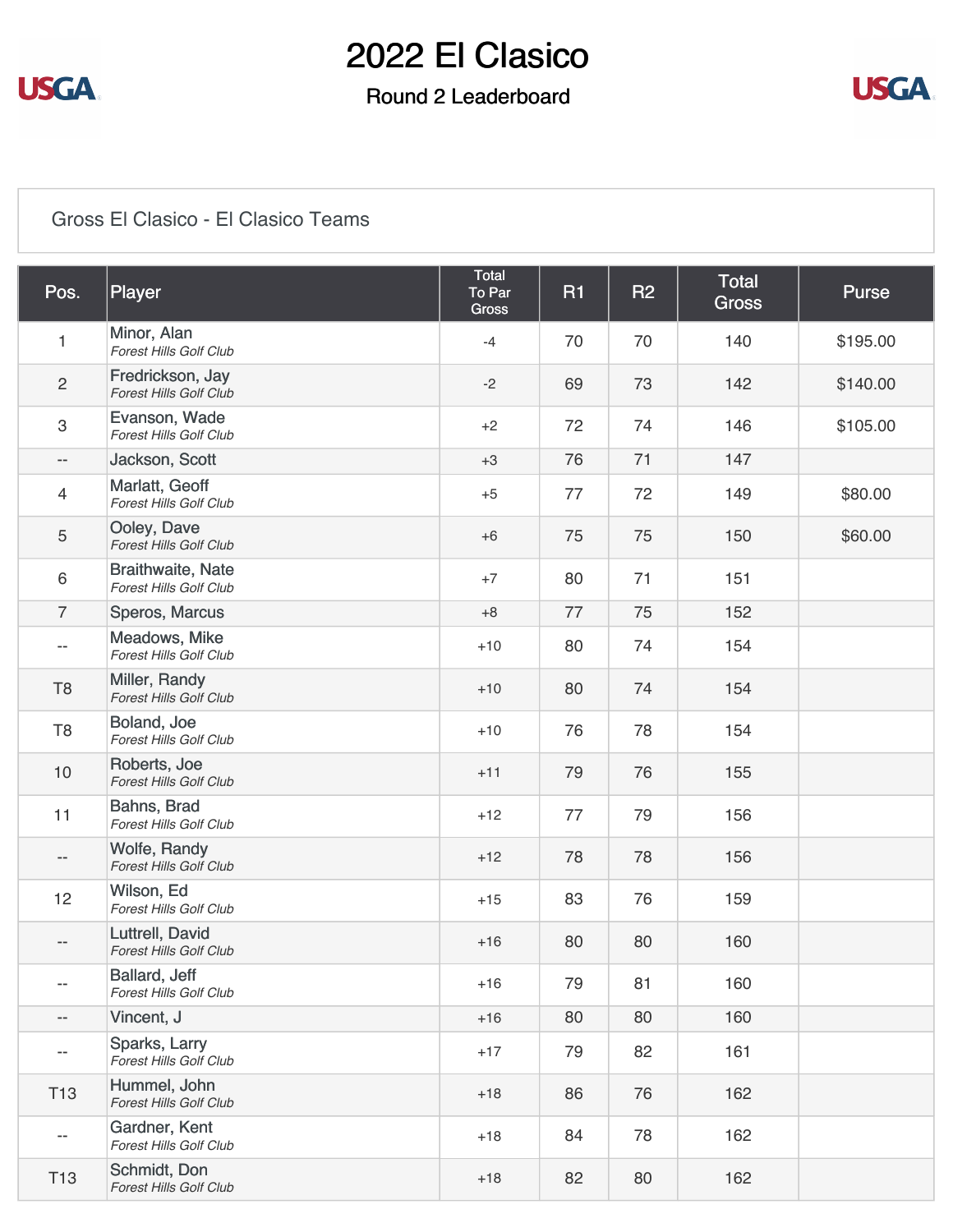

### Round 2 Leaderboard



| <b>T13</b>               | Confer, Jim<br>Forest Hills Golf Club                    | $+18$ | 77 | 85 | 162 |  |
|--------------------------|----------------------------------------------------------|-------|----|----|-----|--|
|                          | Frueauf, Dave<br><b>Forest Hills Golf Club</b>           | $+19$ | 81 | 82 | 163 |  |
| $-$                      | Barfuss, Tim<br><b>Forest Hills Golf Club</b>            | $+21$ | 85 | 80 | 165 |  |
| T16                      | Nichols, John<br><b>Forest Hills Golf Club</b>           | $+23$ | 86 | 81 | 167 |  |
| T16                      | Bennett, Ken<br><b>Forest Hills Golf Club</b>            | $+23$ | 83 | 84 | 167 |  |
| T16                      | Selander, Wayne<br><b>Forest Hills Golf Club</b>         | $+23$ | 83 | 84 | 167 |  |
| $-$                      | <b>Tokuhisa, Warren</b><br><b>Forest Hills Golf Club</b> | $+25$ | 82 | 87 | 169 |  |
| 19                       | Ayala, Jake                                              | $+26$ | 86 | 84 | 170 |  |
| T <sub>20</sub>          | Gannon, Steve<br><b>Forest Hills Golf Club</b>           | $+27$ | 84 | 87 | 171 |  |
| T20                      | Weest, Fred<br><b>Forest Hills Golf Club</b>             | $+27$ | 80 | 91 | 171 |  |
|                          | Springer, Mike<br>Forest Hills Golf Club                 | $+28$ | 87 | 85 | 172 |  |
| --                       | Stenberg, Mark<br><b>Forest Hills Golf Club</b>          | $+28$ | 86 | 86 | 172 |  |
|                          | Hall, Rick<br><b>Forest Hills Golf Club</b>              | $+28$ | 85 | 87 | 172 |  |
| 22                       | Broom, Gabriel<br>Forest Hills Golf Club                 | $+28$ | 84 | 88 | 172 |  |
|                          | Peecher, Dave<br><b>Forest Hills Golf Club</b>           | $+28$ | 83 | 89 | 172 |  |
| --                       | Minor, John<br><b>Forest Hills Golf Club</b>             | $+28$ | 83 | 89 | 172 |  |
| $\overline{\phantom{a}}$ | Bush, Adam                                               | $+29$ | 88 | 85 | 173 |  |
| 23                       | Lenderman, William<br><b>Forest Hills Golf Club</b>      | $+29$ | 87 | 86 | 173 |  |
| $ \!-$                   | <b>Fitzwater, Scott</b><br><b>Forest Hills Golf Club</b> | $+29$ | 86 | 87 | 173 |  |
| --                       | McNeilly, Lisa<br>Forest Hills Women's Club              | $+31$ | 88 | 87 | 175 |  |
| T <sub>24</sub>          | Johnson, Mark<br><b>Forest Hills Golf Club</b>           | $+33$ | 94 | 83 | 177 |  |
| T <sub>24</sub>          | McBroom, Kelly<br><b>Forest Hills Golf Club</b>          | $+33$ | 91 | 86 | 177 |  |
| 26                       | Zimmerman, Dan<br><b>Forest Hills Golf Club</b>          | $+35$ | 90 | 89 | 179 |  |
| --                       | Gaffney, Dennis<br>Forest Hills Golf Club                | $+36$ | 94 | 86 | 180 |  |
| $\overline{\phantom{a}}$ | Miller, Ted<br>Forest Hills Golf Club                    | $+36$ | 89 | 91 | 180 |  |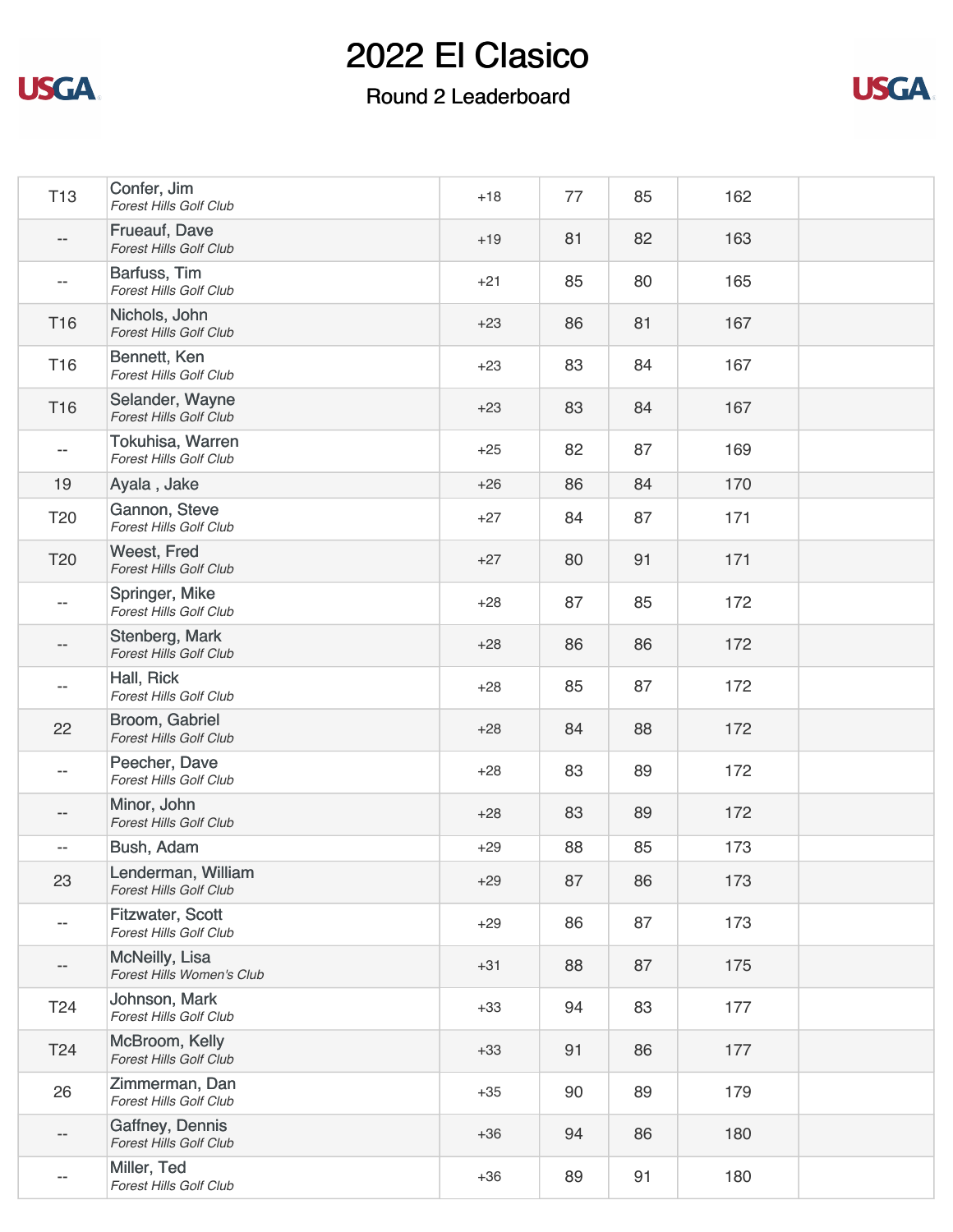

### Round 2 Leaderboard



| 27                              | Auble, Aaron<br><b>Forest Hills Golf Club</b>     | $+36$ | 84  | 96  | 180          |  |
|---------------------------------|---------------------------------------------------|-------|-----|-----|--------------|--|
| 28                              | Cowman, Joe<br><b>Forest Hills Golf Club</b>      | $+37$ | 92  | 89  | 181          |  |
| 29                              | York, Sydney<br>Forest Hills Women's Club         | $+38$ | 89  | 93  | 182          |  |
|                                 | Loucks, Douglas<br><b>Forest Hills Golf Club</b>  | $+39$ | 92  | 91  | 183          |  |
|                                 | Hernandez, Ervin<br><b>Forest Hills Golf Club</b> | $+39$ | 87  | 96  | 183          |  |
| $-$                             | Baker, Gary<br><b>Forest Hills Golf Club</b>      | $+40$ | 98  | 86  | 184          |  |
|                                 | Vandomelen, Paul<br><b>Forest Hills Golf Club</b> | $+40$ | 91  | 93  | 184          |  |
| 30                              | Howell, Margaret<br>Forest Hills Women's Club     | $+40$ | 91  | 93  | 184          |  |
|                                 | Hart, Bryan<br><b>Forest Hills Golf Club</b>      | $+42$ | 89  | 97  | 186          |  |
| <b>T31</b>                      | Harvey, Sha                                       | $+47$ | 101 | 90  | 191          |  |
| $-$                             | Schuh, John<br><b>Forest Hills Golf Club</b>      | $+47$ | 97  | 94  | 191          |  |
| <b>T31</b>                      | Spiering, Luke                                    | $+47$ | 96  | 95  | 191          |  |
| $\overline{\phantom{a}}$        | Lopez, Jeanette<br>Forest Hills Women's Club      | $+48$ | 92  | 100 | 192          |  |
| $\overline{a}$                  | Hidalgo, Nelson                                   | $+57$ | 98  | 103 | 201          |  |
|                                 | Leon, Miguel<br>O.G.A. - Salem Area               | $+74$ | 107 | 111 | 218          |  |
| $\overline{a}$                  | James, Chris<br><b>Forest Hills Golf Club</b>     | $+78$ | 112 | 110 | 222          |  |
| <b>0</b> 33                     | Smith, Ron<br><b>Forest Hills Golf Club</b>       |       | 83  |     | <b>O</b> DNF |  |
| Total Purse Allocated: \$580.00 |                                                   |       |     |     |              |  |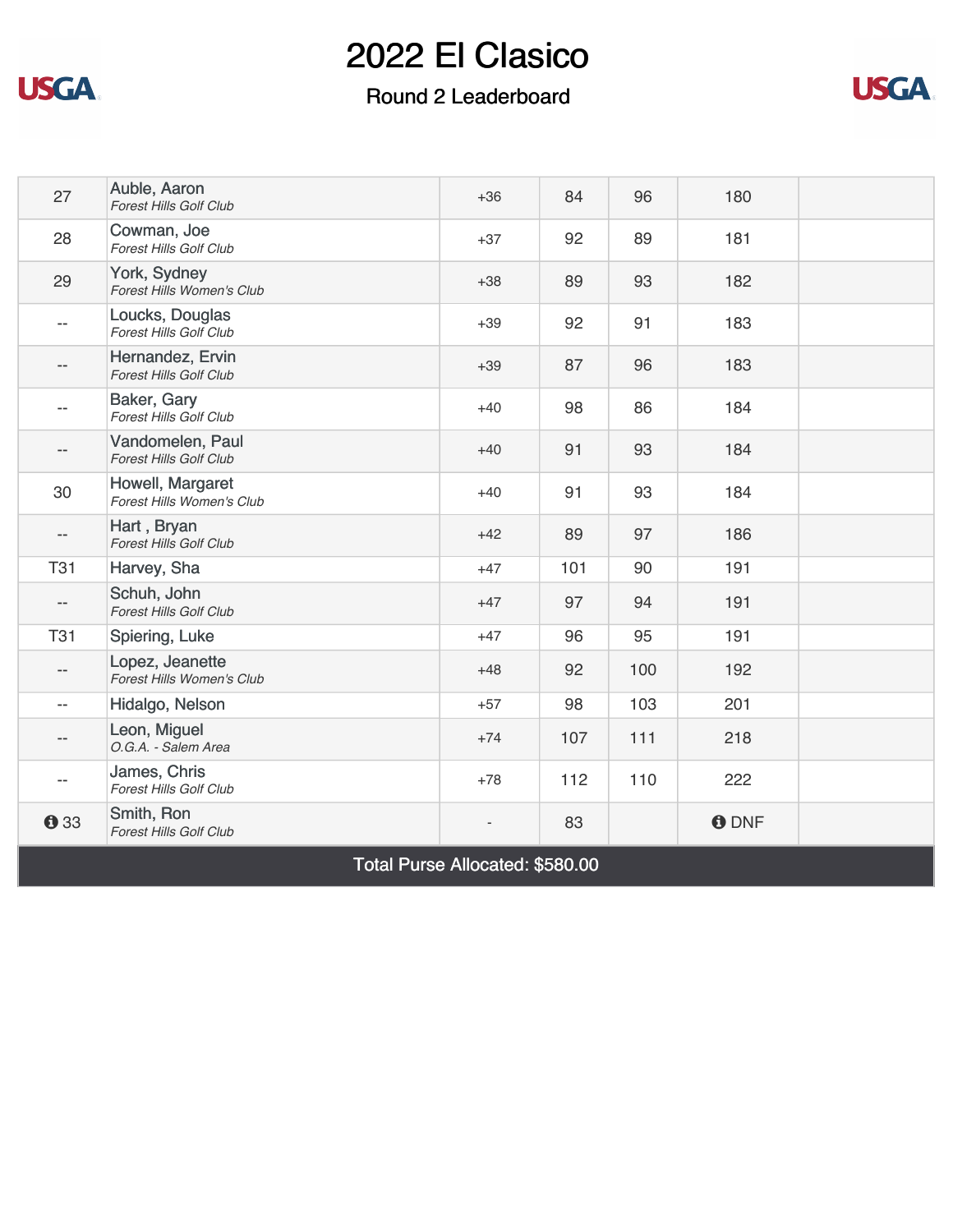

### Round 2 Leaderboard



#### [Net El Clasico - El Clasico Teams](https://static.golfgenius.com/v2tournaments/8538473850516563928?called_from=&round_index=2)

| Pos.                     | Player                                                    | <b>Total</b><br>To Par<br><b>Net</b> | <b>R1</b> | <b>R2</b> | <b>Total</b><br><b>Net</b> | <b>Purse</b> |
|--------------------------|-----------------------------------------------------------|--------------------------------------|-----------|-----------|----------------------------|--------------|
| $\mathbf{1}$             | Meadows, Mike<br><b>Forest Hills Golf Club</b>            | $-6$                                 | 72        | 66        | 138                        | \$195.00     |
| $\overline{2}$           | Vincent, J                                                | $-4$                                 | 70        | 70        | 140                        | \$140.00     |
| T <sub>3</sub>           | Frueauf, Dave<br><b>Forest Hills Golf Club</b>            | $-3$                                 | 70        | 71        | 141                        | \$92.50      |
| T <sub>3</sub>           | Jackson, Scott                                            | $-3$                                 | 73        | 68        | 141                        | \$92.50      |
| $\overline{\phantom{a}}$ | Minor, Alan<br><b>Forest Hills Golf Club</b>              | $-2$                                 | 71        | 71        | 142                        |              |
| T <sub>5</sub>           | Hidalgo, Nelson                                           | $-1$                                 | 69        | 74        | 143                        | \$20.00      |
| T <sub>5</sub>           | Tokuhisa, Warren<br><b>Forest Hills Golf Club</b>         | $-1$                                 | 69        | 74        | 143                        | \$20.00      |
| T <sub>5</sub>           | Sparks, Larry<br><b>Forest Hills Golf Club</b>            | $-1$                                 | 70        | 73        | 143                        | \$20.00      |
| $\overline{\phantom{m}}$ | Speros, Marcus                                            | Ε                                    | 73        | 71        | 144                        |              |
| --                       | <b>Braithwaite, Nate</b><br><b>Forest Hills Golf Club</b> | $+1$                                 | 77        | 68        | 145                        |              |
| T <sub>8</sub>           | Luttrell, David<br><b>Forest Hills Golf Club</b>          | $+2$                                 | 73        | 73        | 146                        |              |
| T <sub>8</sub>           | Ballard, Jeff<br><b>Forest Hills Golf Club</b>            | $+2$                                 | 72        | 74        | 146                        |              |
| T <sub>8</sub>           | Wolfe, Randy<br><b>Forest Hills Golf Club</b>             | $+2$                                 | 73        | 73        | 146                        |              |
| 11                       | <b>McNeilly, Lisa</b><br>Forest Hills Women's Club        | $+3$                                 | 74        | 73        | 147                        |              |
| T <sub>12</sub>          | Hart, Bryan<br><b>Forest Hills Golf Club</b>              | $+4$                                 | 70        | 78        | 148                        |              |
| T <sub>12</sub>          | Gardner, Kent<br><b>Forest Hills Golf Club</b>            | $+4$                                 | 77        | 71        | 148                        |              |
| T <sub>12</sub>          | Minor, John<br>Forest Hills Golf Club                     | $+4$                                 | 71        | 77        | 148                        |              |
| T <sub>15</sub>          | <b>Fitzwater, Scott</b><br><b>Forest Hills Golf Club</b>  | $+5$                                 | 74        | 75        | 149                        |              |
| T <sub>15</sub>          | Barfuss, Tim<br>Forest Hills Golf Club                    | $+5$                                 | 77        | 72        | 149                        |              |
| <b>T17</b>               | Lopez, Jeanette<br>Forest Hills Women's Club              | $+6$                                 | 71        | 79        | 150                        |              |
| <b>T17</b>               | Springer, Mike<br><b>Forest Hills Golf Club</b>           | $+6$                                 | 76        | 74        | 150                        |              |
| <b>T17</b>               | Stenberg, Mark<br><b>Forest Hills Golf Club</b>           | $+6$                                 | 75        | 75        | 150                        |              |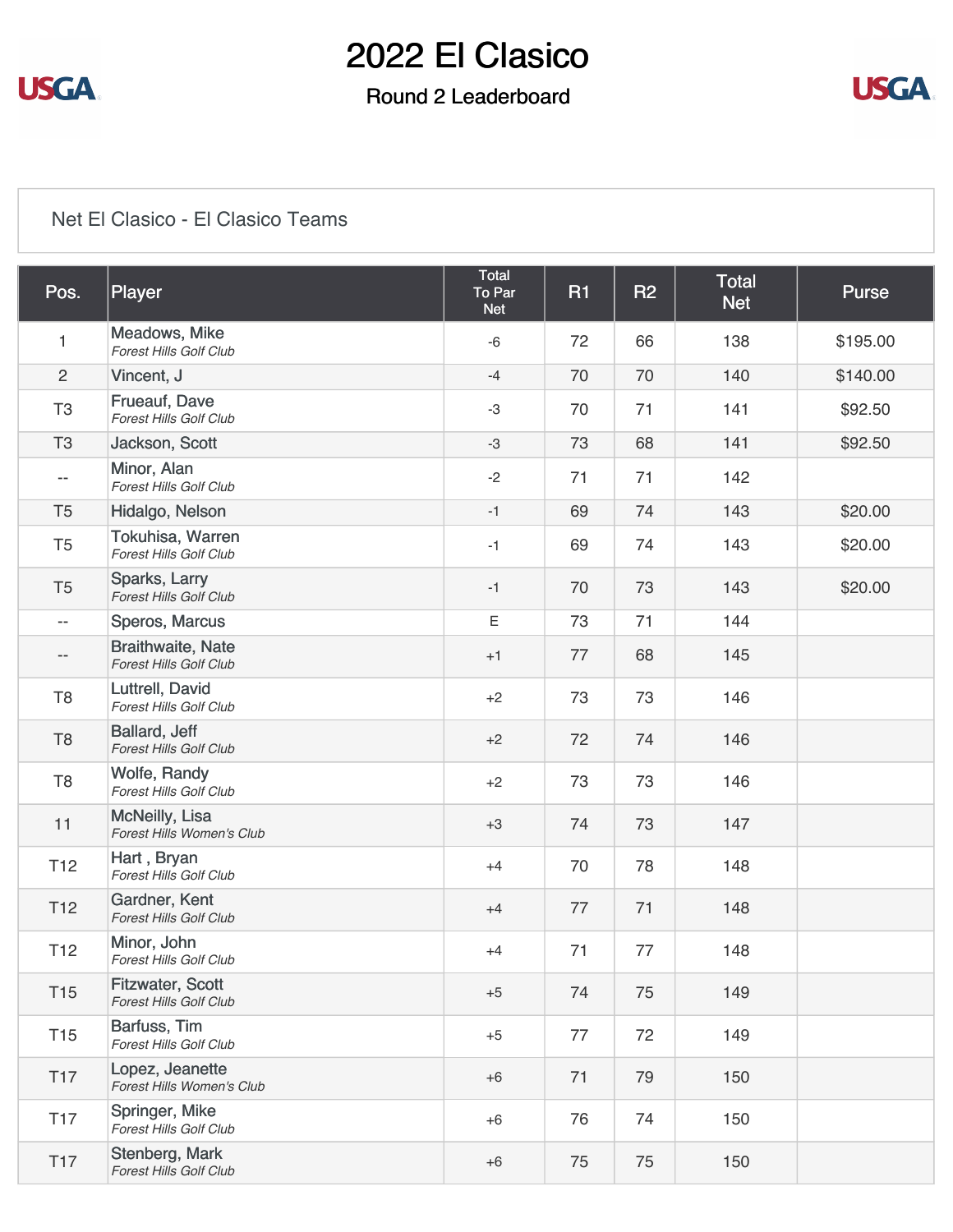

### Round 2 Leaderboard



| <b>T17</b>      | Hall, Rick<br><b>Forest Hills Golf Club</b>       | $+6$  | 74 | 76 | 150 |  |
|-----------------|---------------------------------------------------|-------|----|----|-----|--|
| <b>T17</b>      | Peecher, Dave<br><b>Forest Hills Golf Club</b>    | $+6$  | 72 | 78 | 150 |  |
| --              | Miller, Randy<br><b>Forest Hills Golf Club</b>    | $+6$  | 78 | 72 | 150 |  |
|                 | Boland, Joe<br>Forest Hills Golf Club             | $+6$  | 74 | 76 | 150 |  |
| $-$             | Fredrickson, Jay<br><b>Forest Hills Golf Club</b> | $+6$  | 73 | 77 | 150 |  |
| --              | Ooley, Dave<br><b>Forest Hills Golf Club</b>      | $+6$  | 75 | 75 | 150 |  |
| T <sub>22</sub> | Bush, Adam                                        | $+7$  | 77 | 74 | 151 |  |
| T <sub>22</sub> | Hernandez, Ervin<br><b>Forest Hills Golf Club</b> | $+7$  | 71 | 80 | 151 |  |
| $-\,-$          | Gannon, Steve<br><b>Forest Hills Golf Club</b>    | $+7$  | 74 | 77 | 151 |  |
| T <sub>24</sub> | Leon, Miguel<br>O.G.A. - Salem Area               | $+8$  | 74 | 78 | 152 |  |
| T24             | Baker, Gary<br><b>Forest Hills Golf Club</b>      | $+8$  | 82 | 70 | 152 |  |
|                 | Evanson, Wade<br><b>Forest Hills Golf Club</b>    | $+8$  | 75 | 77 | 152 |  |
| $-$             | Zimmerman, Dan<br><b>Forest Hills Golf Club</b>   | $+9$  | 77 | 76 | 153 |  |
| $- -$           | Nichols, John<br><b>Forest Hills Golf Club</b>    | $+9$  | 79 | 74 | 153 |  |
|                 | Selander, Wayne<br><b>Forest Hills Golf Club</b>  | $+9$  | 76 | 77 | 153 |  |
|                 | Marlatt, Geoff<br><b>Forest Hills Golf Club</b>   | $+9$  | 79 | 74 | 153 |  |
| T <sub>26</sub> | Gaffney, Dennis<br><b>Forest Hills Golf Club</b>  | $+10$ | 81 | 73 | 154 |  |
| T <sub>26</sub> | Vandomelen, Paul<br><b>Forest Hills Golf Club</b> | $+10$ | 76 | 78 | 154 |  |
| T26             | Miller, Ted<br>Forest Hills Golf Club             | $+10$ | 76 | 78 | 154 |  |
| $- -$           | Hummel, John<br>Forest Hills Golf Club            | $+10$ | 82 | 72 | 154 |  |
| --              | Schmidt, Don<br>Forest Hills Golf Club            | $+10$ | 78 | 76 | 154 |  |
| --              | Bahns, Brad<br><b>Forest Hills Golf Club</b>      | $+10$ | 76 | 78 | 154 |  |
| $- -$           | Johnson, Mark<br><b>Forest Hills Golf Club</b>    | $+11$ | 83 | 72 | 155 |  |
| --              | Wilson, Ed<br>Forest Hills Golf Club              | $+11$ | 81 | 74 | 155 |  |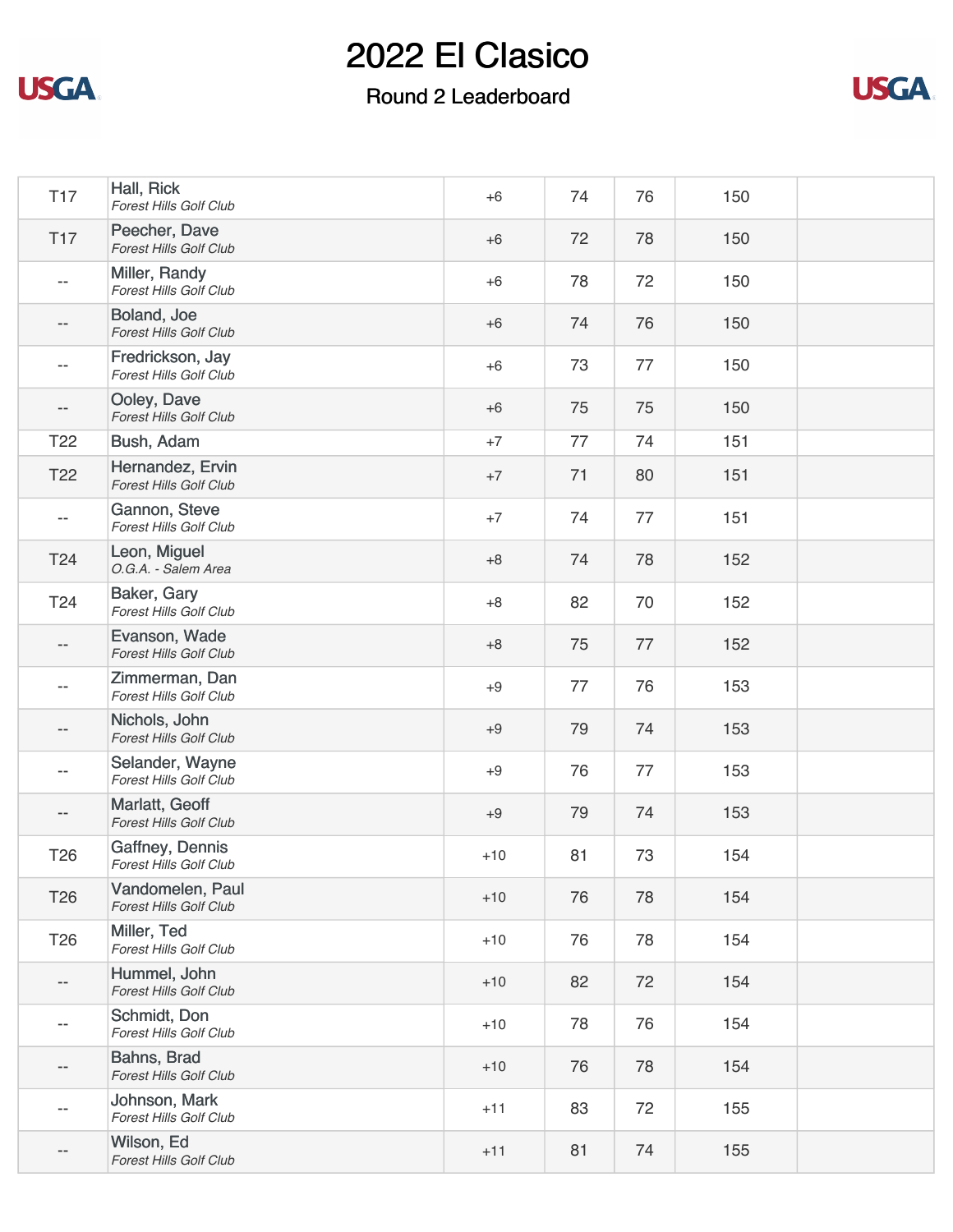

#### Round 2 Leaderboard



|                          | Bennett, Ken<br><b>Forest Hills Golf Club</b>       | $+11$ | 77  | 78 | 155          |  |
|--------------------------|-----------------------------------------------------|-------|-----|----|--------------|--|
| --                       | York, Sydney<br>Forest Hills Women's Club           | $+12$ | 76  | 80 | 156          |  |
| $-$                      | Broom, Gabriel<br><b>Forest Hills Golf Club</b>     | $+12$ | 76  | 80 | 156          |  |
|                          | Cowman, Joe<br><b>Forest Hills Golf Club</b>        | $+13$ | 80  | 77 | 157          |  |
| T <sub>29</sub>          | Schuh, John<br>Forest Hills Golf Club               | $+13$ | 80  | 77 | 157          |  |
| T <sub>29</sub>          | Loucks, Douglas<br><b>Forest Hills Golf Club</b>    | $+13$ | 79  | 78 | 157          |  |
| $- -$                    | McBroom, Kelly<br><b>Forest Hills Golf Club</b>     | $+13$ | 81  | 76 | 157          |  |
| $- -$                    | Weest, Fred<br><b>Forest Hills Golf Club</b>        | $+13$ | 73  | 84 | 157          |  |
|                          | Roberts, Joe<br><b>Forest Hills Golf Club</b>       | $+13$ | 80  | 77 | 157          |  |
| $-$                      | Confer, Jim<br>Forest Hills Golf Club               | $+14$ | 75  | 83 | 158          |  |
| $- -$                    | Howell, Margaret<br>Forest Hills Women's Club       | $+16$ | 79  | 81 | 160          |  |
|                          | Lenderman, William<br><b>Forest Hills Golf Club</b> | $+17$ | 81  | 80 | 161          |  |
| $-$                      | Auble, Aaron<br><b>Forest Hills Golf Club</b>       | $+18$ | 75  | 87 | 162          |  |
| $- -$                    | Spiering, Luke                                      | $+21$ | 83  | 82 | 165          |  |
| 31                       | James, Chris<br><b>Forest Hills Golf Club</b>       | $+22$ | 84  | 82 | 166          |  |
| $-\, -$                  | Ayala, Jake                                         | $+26$ | 86  | 84 | 170          |  |
| $\overline{\phantom{a}}$ | Harvey, Sha                                         | $+47$ | 101 | 90 | 191          |  |
| 032                      | Smith, Ron<br>Forest Hills Golf Club                |       | 78  |    | <b>O</b> DNF |  |

Total Purse Allocated: \$580.00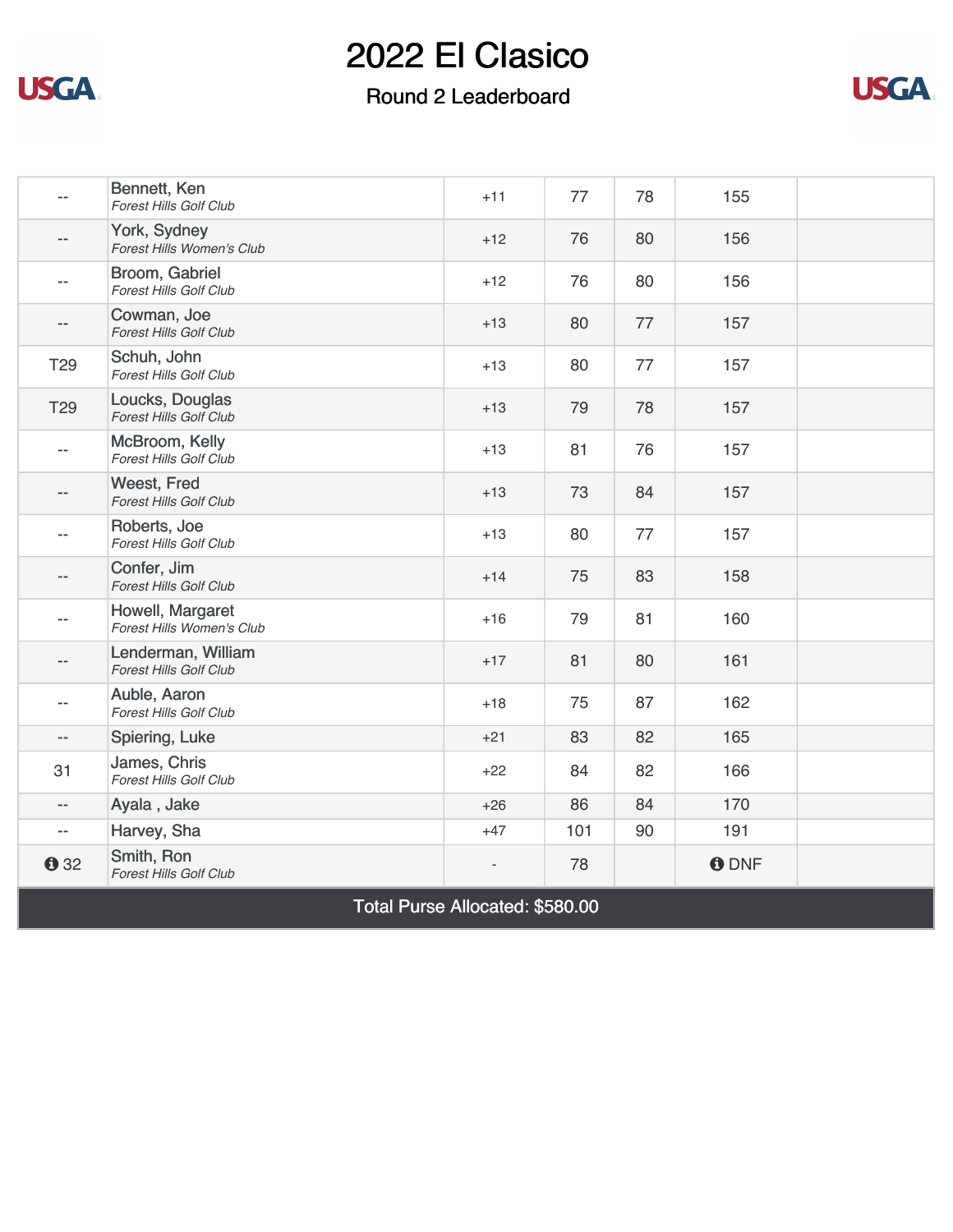

### Round 2 Leaderboard



#### [Skins - El Clasico Teams](https://static.golfgenius.com/v2tournaments/8533097516353218321?called_from=&round_index=2)

| <b>Player</b>                                       | <b>Skins</b> | <b>Purse</b> | <b>Details</b> |  |  |  |
|-----------------------------------------------------|--------------|--------------|----------------|--|--|--|
| Lenderman, William<br><b>Forest Hills Golf Club</b> |              | \$0.00       |                |  |  |  |
| Barfuss, Tim<br><b>Forest Hills Golf Club</b>       |              | \$72.00      | Birdie on 4    |  |  |  |
| Wilson, Ed<br><b>Forest Hills Golf Club</b>         |              | \$72.00      | Birdie on 16   |  |  |  |
| Bahns, Brad<br><b>Forest Hills Golf Club</b>        |              | \$72.00      | Birdie on 10   |  |  |  |
| Fredrickson, Jay<br><b>Forest Hills Golf Club</b>   |              | \$72.00      | Birdie on 9    |  |  |  |
|                                                     |              |              |                |  |  |  |

Total Purse Allocated: \$288.00